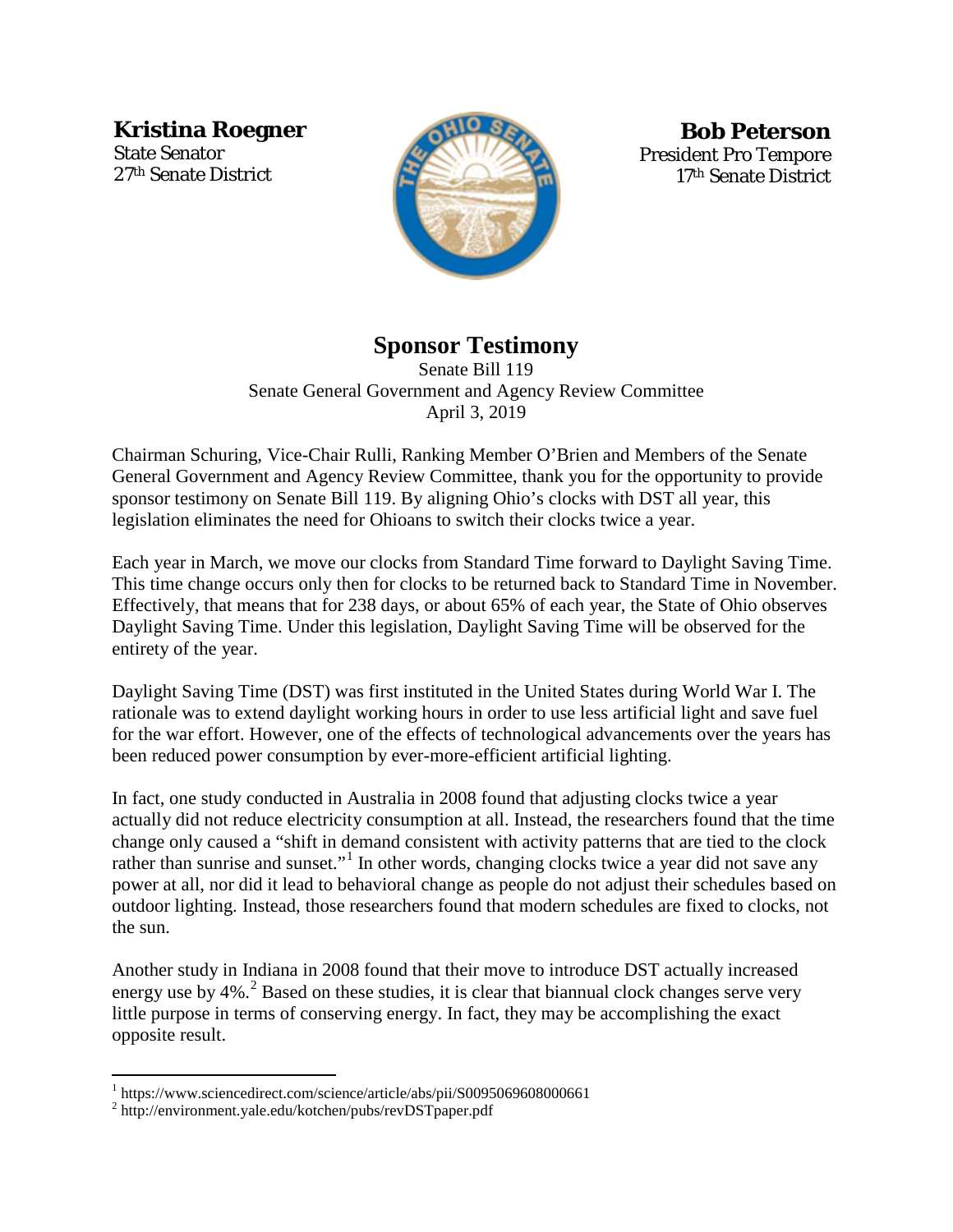One of the concerns with staying on DST year round has historically been ensuring the safety of schoolchildren who are walking to school each morning. Obviously, shifting daylight from the morning hours to later in the day will cause mornings to be darker. The impact that darker mornings might have on child safety during some of the dark, winter months is not clear, since in many cases children are already standing at the bus stops in the darkness, when the sun is not rising until almost 8am. However, if this should be an area of concern as the legislation moves forward, there are potential solutions to this problem.

For one, school districts might simply opt to adjust start times during winter months to account for the shift in daylight hours. The American Academy of Pediatrics actually makes this very suggestion, citing studies indicating that adolescents who do not sleep enough often suffer physical and mental health problems, as well as decreased academic performance and increased risk of automobile accidents.[3](#page-1-0) This suggestion was echoed by the American Medical Association, which suggested that schools in the United States begin no earlier than 8:30am.<sup>[4](#page-1-1)</sup> Such an adjustment in school start times would, in many cases, significantly account for any potential decrease in morning daylight caused by permanent DST during the winter months.

In the realm of adult safety, we actually have convincing evidence that DST is connected to significant danger on the part of working adults. Based on recent research, we know now that adult workers on average sleep 40 minutes less, have 5.7% more workplace injuries and lose 67.6% more work days because of injuries the day following the "spring shift" than on other days.[5](#page-1-2) In their analysis of Bureau of Labor Statistics data from 1983-2006, Christopher Barnes and David Wagner of Michigan State University conclude that "schedule changes, such as those involved in switches to and from Daylight Saving time, place employees in clear and present danger."

Behind the wheel, we have found that biannual time changes have also been shown to endanger the lives of drivers and passengers due to sleep deprivation. After researching 21 years of fatal automobile accidents in the United States, one study found a "significant increase in accidents for the Monday following shift to DST" as well as a "significant increase the number of accidents on the Sunday of the fall shift from DST."<sup>[6](#page-1-3)</sup> Another study exploring the potential correlation between DST and automobile collisions with wildlife found that observing DST could decrease collisions with wildlife by about 8-11%.<sup>[7](#page-1-4)</sup> To all of us who are concerned about the safety of our children, we might remember that the most common cause of death in children under 15 is unintentional injury, and the most common cause of unintentional injury is car accidents.<sup>[8](#page-1-5)</sup> If permanent DST is one way to reduce such fatal accidents, then it certainly deserves our full and thorough consideration.

 $\overline{a}$ 

<span id="page-1-0"></span><sup>3</sup> https://www.aap.org/en-us/about-the-aap/aap-press-room/Pages/Let-Them-Sleep-AAP-Recommends-Delaying-Start-Times-of-Middle-and-High-Schools-to-Combat-Teen-Sleep-Deprivation.aspx <sup>4</sup> https://www.ama-assn.org/press-center/press-releases/ama-supports-delayed-school-start-times-improve-

<span id="page-1-1"></span>adolescent-wellness <sup>5</sup> https://www.apa.org/pubs/journals/releases/apl9451317.pdf

<span id="page-1-2"></span>

<span id="page-1-3"></span> $6$  https://www.ncbi.nlm.nih.gov/pubmed/11152980

<span id="page-1-4"></span> $^7$  https://www.ncbi.nlm.nih.gov/pubmed/27881767

<span id="page-1-5"></span><sup>8</sup> https://www.nytimes.com/2017/05/29/health/car-accidents-child-deaths-seat-belts.html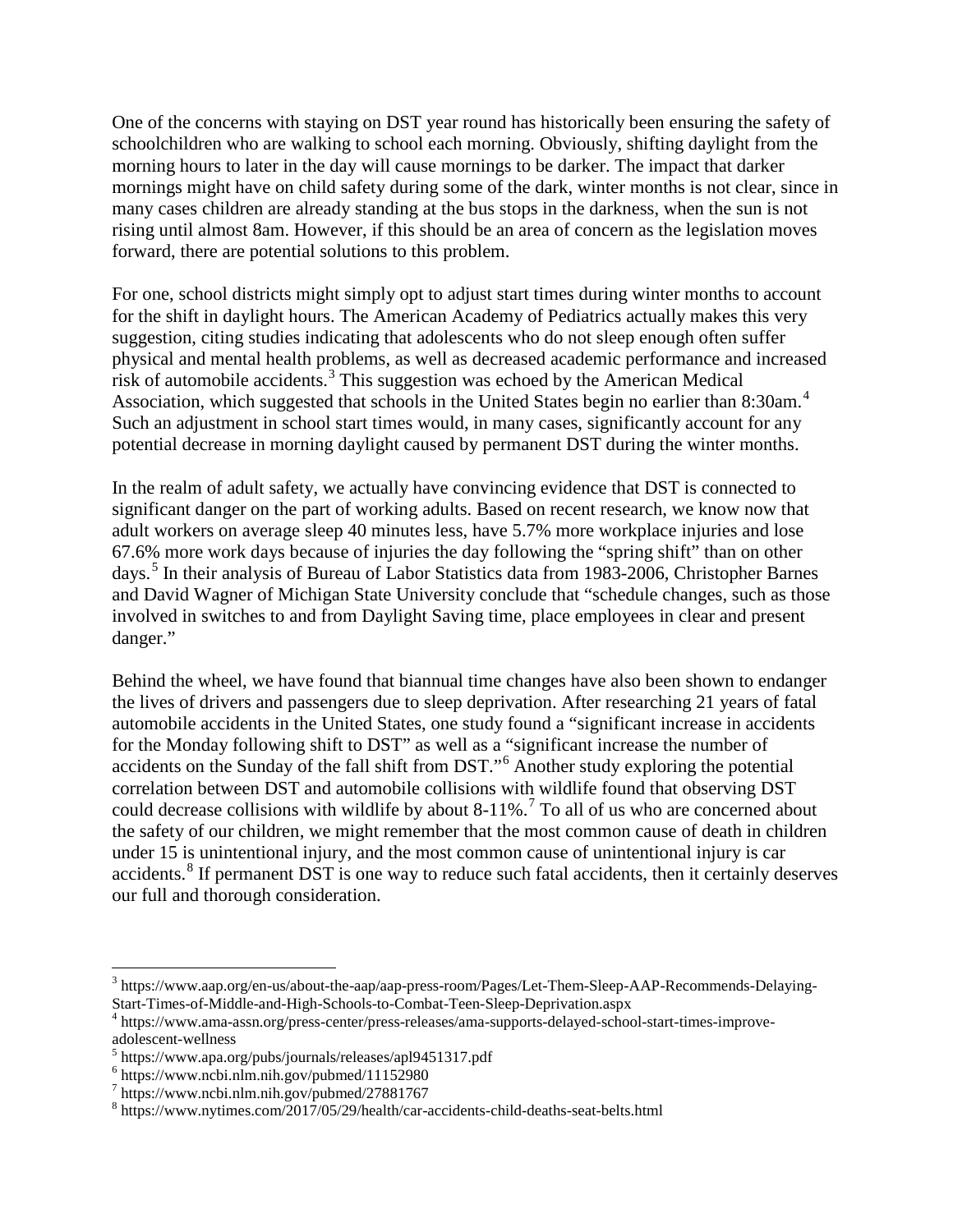With the legislative intent of the bill to ultimately establish DST as the year-round time in Ohio, we have included the following chart to demonstrate the impact this legislation would have on some of the most significant dates throughout the year. To summarize the chart briefly, the primary impact of the bill would be to adjust forward the sunlight hours from November to March each year, or about 35% of the year. During those months, the sun would rise later in the morning, but the sun would remain up an hour later. For example, on the shortest day of the year, December 21<sup>st</sup>, the sun would rise at about 8:50am and set at about 6:09pm.

| <b>Key Time Change Dates 2019</b>               | <b>Sunrise</b><br>(Current) | Sunset<br>(Current) | <b>Sunrise</b><br>(Proposed) | <b>Sunset</b><br>(Proposed) |
|-------------------------------------------------|-----------------------------|---------------------|------------------------------|-----------------------------|
| March 9 (pre-DST)                               | $6:54$ am                   | $6:31$ pm           | $7:54$ am                    | $7:31$ pm                   |
| March 10 (in DST)                               | $7:53$ am                   | $7:32$ pm           | $7:53$ am                    | $7:32$ pm                   |
| June 21 (in DST- longest day)                   | 6:03am                      | $9:04$ pm           | 6:03am                       | $9:04$ pm                   |
| November 2 (in DST)                             | 8:01am                      | 6:30 <sub>pm</sub>  | 8:01am                       | 6:30 <sub>pm</sub>          |
| November 3 (post-DST)                           | 7:02am                      | 5:29pm              | 8:02am                       | $6:29$ pm                   |
| December 21 (post-DST-<br>shortest day of year) | 7:50am                      | $5:09$ pm           | 8:50am                       | $6:09$ pm                   |

Based on our informal social media poll, as well as the numerous emails and calls our offices have received recently, it is clear that many Ohioans strongly support this concept.

One of the major questions that we are interested in addressing as we move forward is how this legislation can interact with federal law governing time changes. 15 U.S. Code § 260a states that the federal government has the authority to supersede state law governing time zones. Under current federal law, Ohio is permitted to discontinue observing Daylight Saving Time and remain on Standard Time year round, but is not permitted to observe DST for an entire year.

Unfortunately, remaining on Standard Time all year is not an ideal alternative, as it would lead to summer nights being shortened by an hour, while the sun would be rising at about 5am on some of the longest days. For that reason, this legislation proposes to enact DST year round in Ohio, recognizing that its impact would be curtailed until federal law changes. Fortunately, there has been some traction at the federal level for establishing DST year round, with legislation pending in both houses of Congress that would accomplish that as well as support from the president for